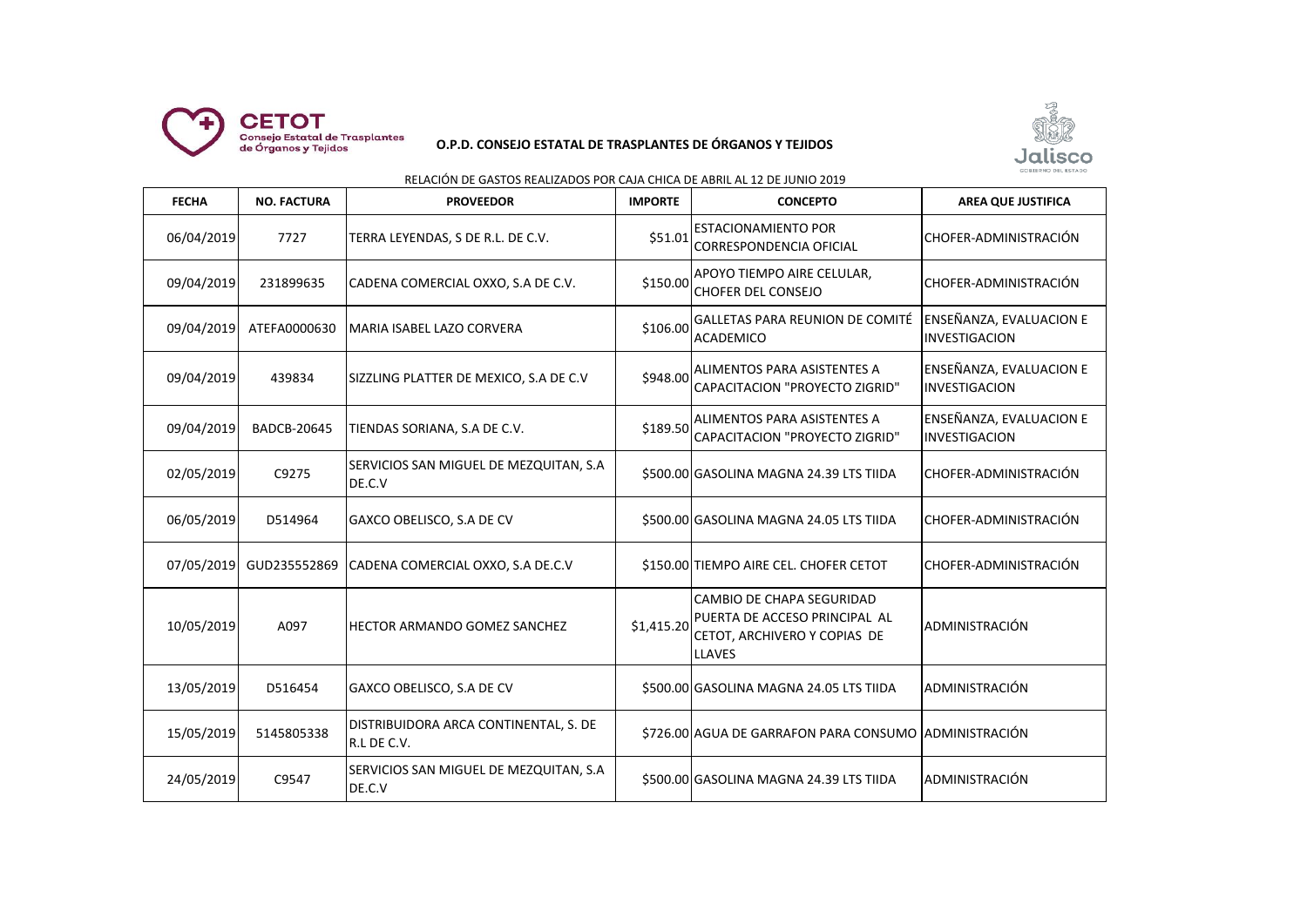

## **O.P.D. CONSEJO ESTATAL DE TRASPLANTES DE ÓRGANOS Y TEJIDOS**



# RELACIÓN DE GASTOS REALIZADOS POR CAJA CHICA DE ABRIL AL 12 DE JUNIO 2019

| <b>FECHA</b> | <b>NO. FACTURA</b> | <b>PROVEEDOR</b>                                     | <b>IMPORTE</b> | <b>CONCEPTO</b>                                                                                                                 | <b>AREA QUE JUSTIFICA</b>                       |
|--------------|--------------------|------------------------------------------------------|----------------|---------------------------------------------------------------------------------------------------------------------------------|-------------------------------------------------|
| 29/05/2019   | A955               | ANDRES GARCIA TREJO                                  | \$290.00       | SELLO DE GOMA CON FASCIMIL DEL<br>SECRETARIO TECNICO                                                                            | ADMINISTRACIÓN                                  |
| 29/05/2019   | 5148718111         | DISTRIBUIDORA ARCA CONTINENTAL, S. DE<br>R.L DE C.V. |                | \$99.00 AGUA DE GARRAFON PARA CONSUMO ADMINISTRACIÓN                                                                            |                                                 |
| 31/05/2019   | ATEFA0000748       | MARIA ISABEL LAZO CORVERA                            | \$180.00       | GALLETA PARA REUNION DE COMITÉ<br>DE ADQUISICIONES                                                                              | ADMINISTRACIÓN                                  |
| 31/05/2019   | ATEFA0000749       | IMARIA ISABEL LAZO CORVERA                           | \$120.00       | GALLETA PARA REUNION DE COMITÉ<br>DE ADQUISICIONES                                                                              | ADMINISTRACIÓN                                  |
| 31/05/2019   | ATEFA0000750       | MARIA ISABEL LAZO CORVERA                            | \$120.00       | <b>GALLETA PARA REUNION DE COMITÉ</b><br>DE ADQUISICIONES                                                                       | ADMINISTRACIÓN                                  |
| 31/05/2019   | 238992597          | CADENA COMERCIAL OXXO, S.A DE C.V.                   | \$50.00        | AGUA EMBOTELLADA PARA COMITÉ<br>DE ADQUISICIONES                                                                                | ADMINISTRACIÓN                                  |
| 31/05/2019   | <b>IWAOX287317</b> | NUEVA WALMART DE MEXICO, S DE RL DE CV               | \$857.71       | <b>INSUMOS PARA COFEBREAK PARA</b><br>CURSO DE TRASPLANTES Y DONACIÓN<br>A ESTUDIANTES DE ENFERMERIA DEL<br><b>CUCOSTA UdeG</b> | <b>ENSEÑANZA, EVALUACION E</b><br>INVESTIGACION |
| 31/05/2019   | MRY34840592        | SERVICIOS GASOLINEROS DE MEXICO, S.A<br>DE.C.V       |                | \$500.00 GASOLINA MAGNA 23.93 LTS TIIDA                                                                                         | CHOFER-ADMINISTRACIÓN                           |
| 06/06/2019   | ICAIM319231        | NUEVA WALMART DE MEXICO, S DE RL DE CV               | \$308.00       | INSUMOS PARA COFEBREAK PARA<br>COMITÉ DE ADQUISICIONES                                                                          | ENSEÑANZA, EVALUACION E<br>INVESTIGACION        |
| 06/06/2019   | ICAIM319233        | NUEVA WALMART DE MEXICO, S DE RL DE CV               |                | <b>INSUMOS PARA COFEBREAK PARA</b><br>\$624.00 REUNIONES DE COMITÉ DE<br><b>ADQUISICIONES</b>                                   | ADMINISTRACIÓN                                  |
| 06/06/2019   | 974979             | ABSTECEDORA LUMEN, S.A DE C.V.                       | \$75.29        | PAPEL PARA TRIPTICO DE ACTIVIDADES ENSEÑANZA, EVALUACION E<br><b>CONGRESO</b>                                                   | INVESTIGACION                                   |
| 06/06/2019   | C9794              | SERVICIOS SAN MIGUEL DE MEZQUITAN, S.A<br>DE.C.V     |                | \$500.00 GASOLINA MAGNA 24.39 LTS TIIDA                                                                                         | ADMINISTRACIÓN                                  |